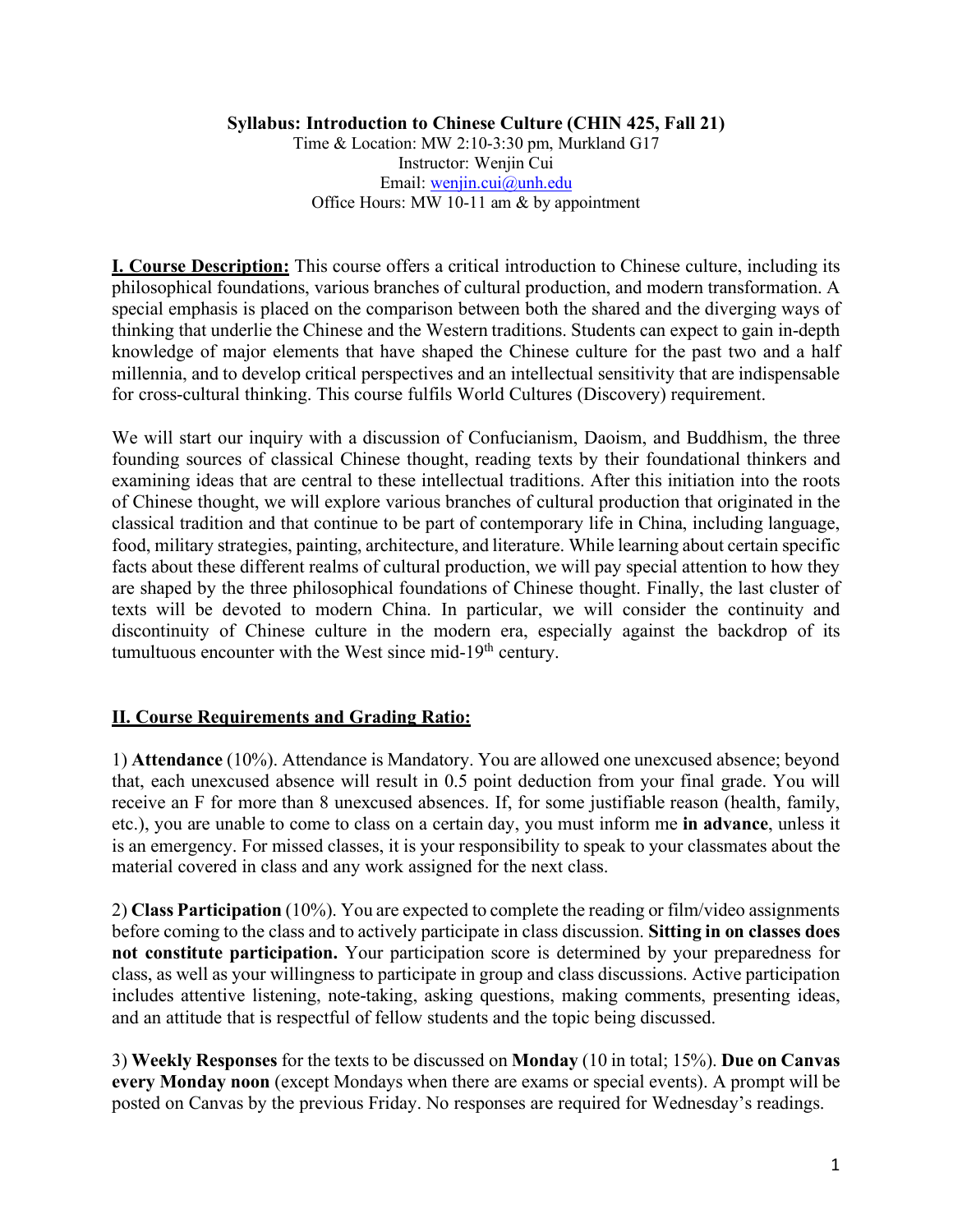This writing assignment is meant to keep you on board with the class, and should not require much extra effort if you have completed the reading/viewing.

I will not provide written comments on your responses, unless they contain obvious or serious problems, or are exceptionally good. But our class discussions should help you grasp the merits and weaknesses of your writings. If you would like to receive more feedback in person, please feel free to come to my office hours for a chat.

Late work will only be accepted on a case-by-case basis, due to exceptional circumstances, and with potential deduction of credit.

4) **In-class Exams** (20%+25%). There will be two in-class exams during the semester.

The 1st exam **(September 27th)** will be on basic doctrines of the three philosophical traditions (Confucianism, Daoism, and Buddhism) we discuss during the first four weeks of class. The format will be essay questions and analysis of a paragraph cited from the original texts. I will give you 3 essay questions and 3 paragraphs to prepare in advance, out of which 2 essay questions and 1 paragraph analysis will be chosen for the exam.

The 2nd exam **(November 8th)** will be on the various branches of cultural production covered between Week 6 and Week 10. The format will be matching, true/false, short answer and essay questions. I will give you a number of general questions to prepare in advance, but the actual exam will not necessarily follow the same format as these questions.

For the essay questions and paragraph analysis, your response should be 200-250 words for each. Please read the instructions closely to make sure you **address all the required elements**. Bear in mind that, besides **covering the main points**, you also need to **provide sufficient textual analysis to support your points**. All other types of questions (2<sup>nd</sup> exam) only require basic factual knowledge and should be very easy so long as you prepare. Since you need to handwrite for these exams, make sure that your writing is legible. **The key to your success in these exams is to be familiar with the course materials and to closely follow our class discussions.** 

5) **Final Paper** (20%). **Due on Canvas by December 19th**. Please write a 1000-1200 words (double-space, 12-point font) analysis of one of the assigned texts from Week 12-15.

The paper is expected to be *critical analysis* of the text, rather than mere summary of its main ideas or plot, nor your own opinion of the issues presented in the text. You should provide a valid, in-depth and clearly articulated argument and support your argument with sufficient and logically coherent textual analysis. The paper should also be well-structured and conform to the academic writing style. Your paper will be evaluated on **4 basic elements: thesis, analysis, structure, and style.** More detailed guideline will be posted on Canvas.

I will propose a few possible paper topics, but you are also encouraged to develop your own. In the latter case, you must consult with me on the topic before writing the paper.

**\*Please note:** 1) All reading materials are uploaded on Canvas. Films/videos are available online. 2) The schedule and content of the syllabus are subject to change.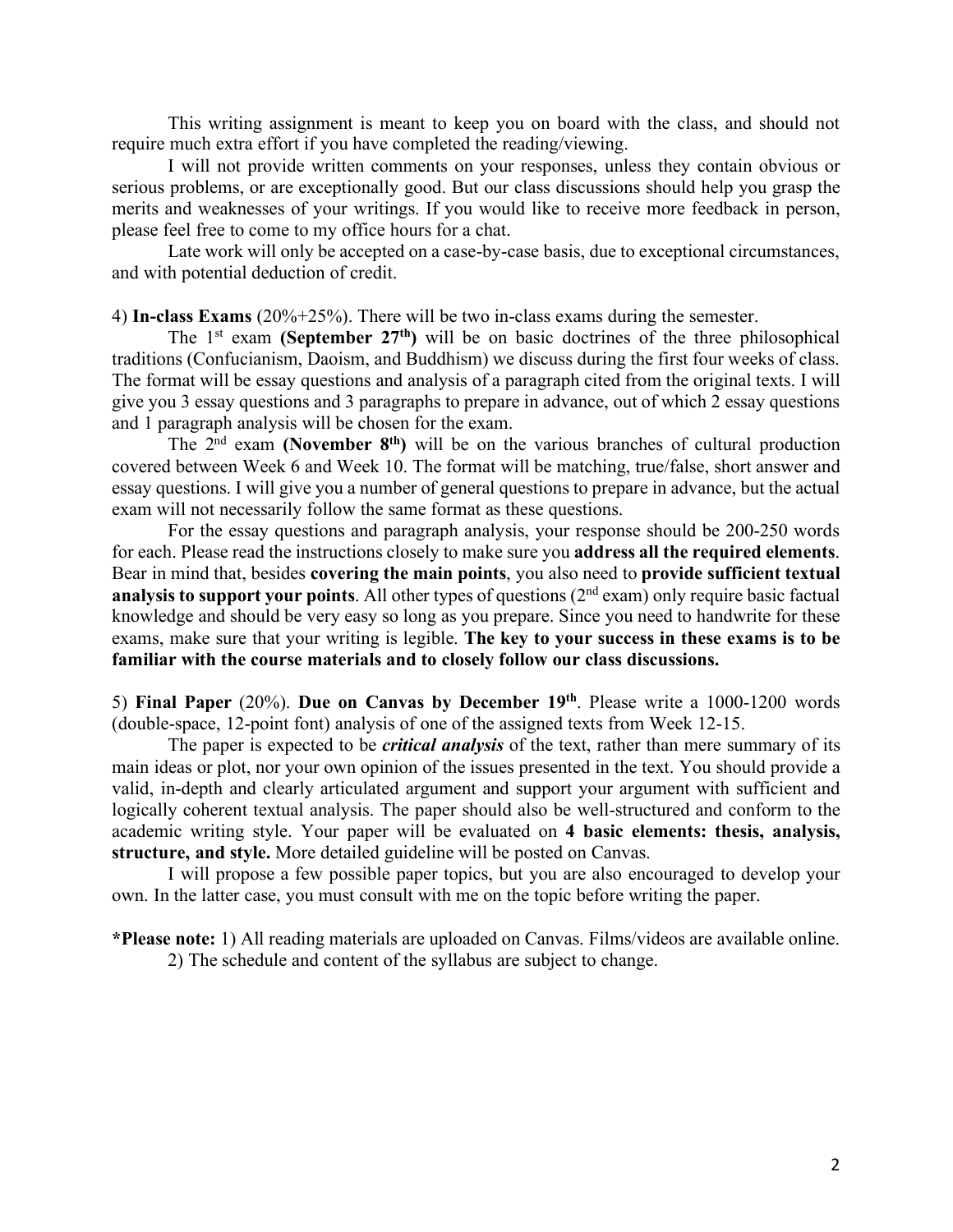# **III. Policies/ Statements**

# \***In-class Technology Policy:**

You must receive my approval before using any electronic devices in class, including but not limited to cell-phones, tablet devices, and laptop computers. **The devices can only be used for note-taking or checking the reading materials.** This is a small class and your full attention and participation are critical to doing well in class activities. Unauthorized use of electronic devices in class will result in being counted as "unexcused absence" for that day.

# **\*Academic Honesty**

Please note the University has no tolerance for students who break the University Academic Honesty Policy. Please see the Students Rights, Rules, and Responsibilities Handbook for full description.

# **\* Disability Services for Students**

The University is committed to providing students with documented disabilities equal access to all university programs and facilities. If you think you have a disability requiring accommodations, you must register with Disability Services for Students (DSS). If you have questions about the process, please contact DSS at  $(603)$  862-2607 or disability.office@unh.edu. If you are registered with DSS, and eligible for accommodations that you would like to utilize in this course, please forward that information to me in a timely manner so that we can meet privately in my office to review those accommodations.

# **\*Emotional/Mental Health**

Your academic success in this course is very important to me. If during the semester, you find emotional or mental health issues are affecting that success, please contact the University's Counseling Center (3rd floor Smith Hall: 603-862-2090/TTY:7-1-1) which provides counseling appointments and other mental health services.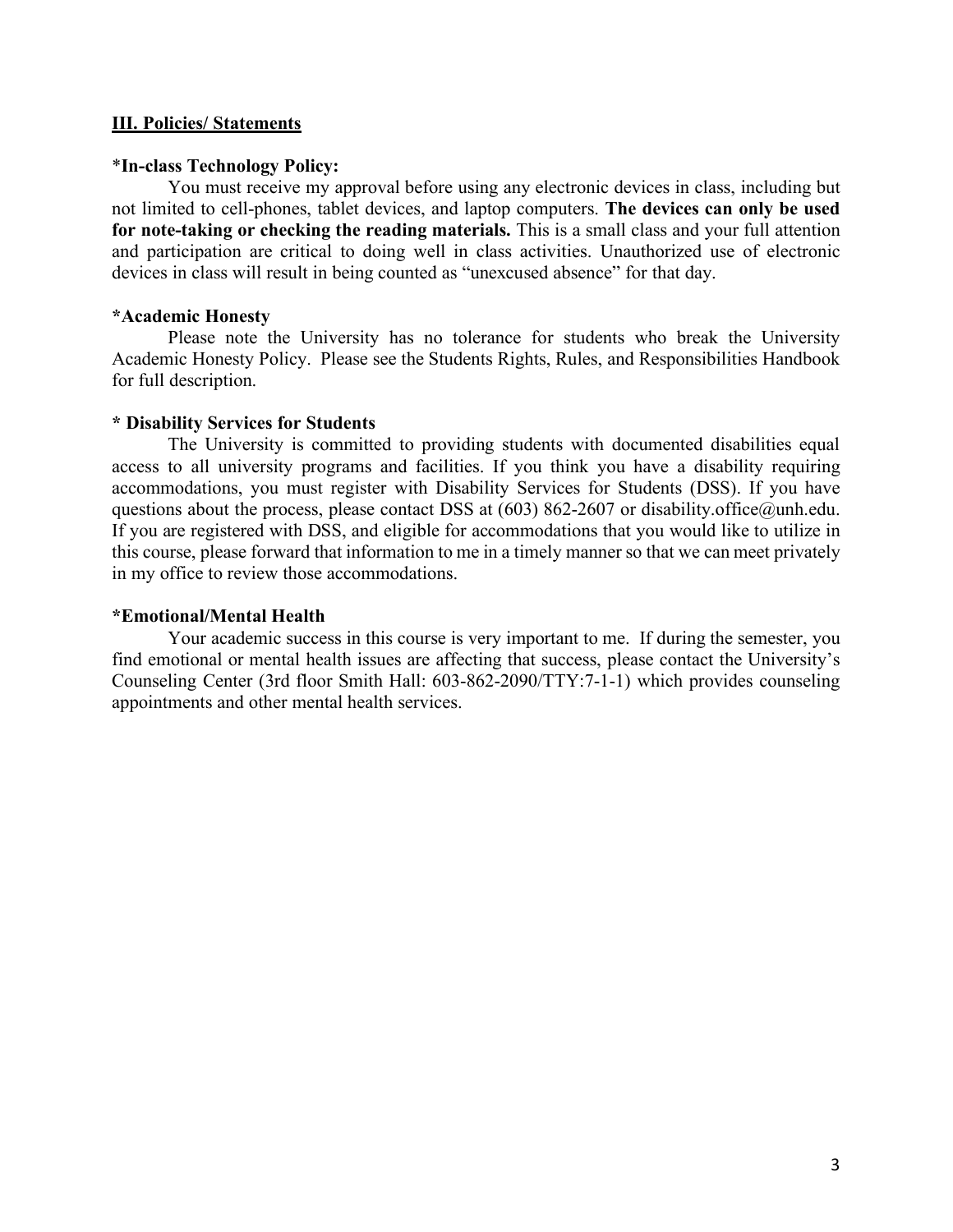# **IV. Schedule of Class Meetings**:

# **Week 1. Introduction & Confucianism: Humaneness (***ren***) and the Moral Governance (I)**

Aug-30. Course Overview

Sept-1. Confucius. *Analects*, excerpts

#### **Week 2. Confucianism: Humaneness (***ren***) and the Moral Governance (II)**

Sept-6. **NO CLASS** (Labor Day)

Sept-8. Mencius. Selected writings

# **Week 3. Daoism: The Way (***dao***) and Non-Action (***wuwei***)**

Sept-13. Laozi. *Dao De Jing*, excerpts

Sept-15. Zhuangzi. Selected writings.

#### **Week 4. Buddhism: Doctrines and Challenges**

Sept-20. Buddhist scripture: *Heart Sutra* Buddhist texts in the tradition of the Meditation (*zen*) School

Sept-22. Challenges from the Confucian orthodoxy. Selected texts

### **Week 5. [Exam and Guest Lecture]**

Sept-27. *In-class Exam (I)*

Sept-29. *Guest Lecture* (TBA)

# **Week 6. Language, Food**

Oct-4. Basic aspects of Chinese language: Character: Han Jiantang. "Methods of Forming the Han Characters" https://www.youtube.com/watch?v=QvGPeezXDIg https://www.youtube.com/watch?v=s0h18Rdhb44 (optional) Tones: https://www.youtube.com/watch?v=F9tk-owBn4I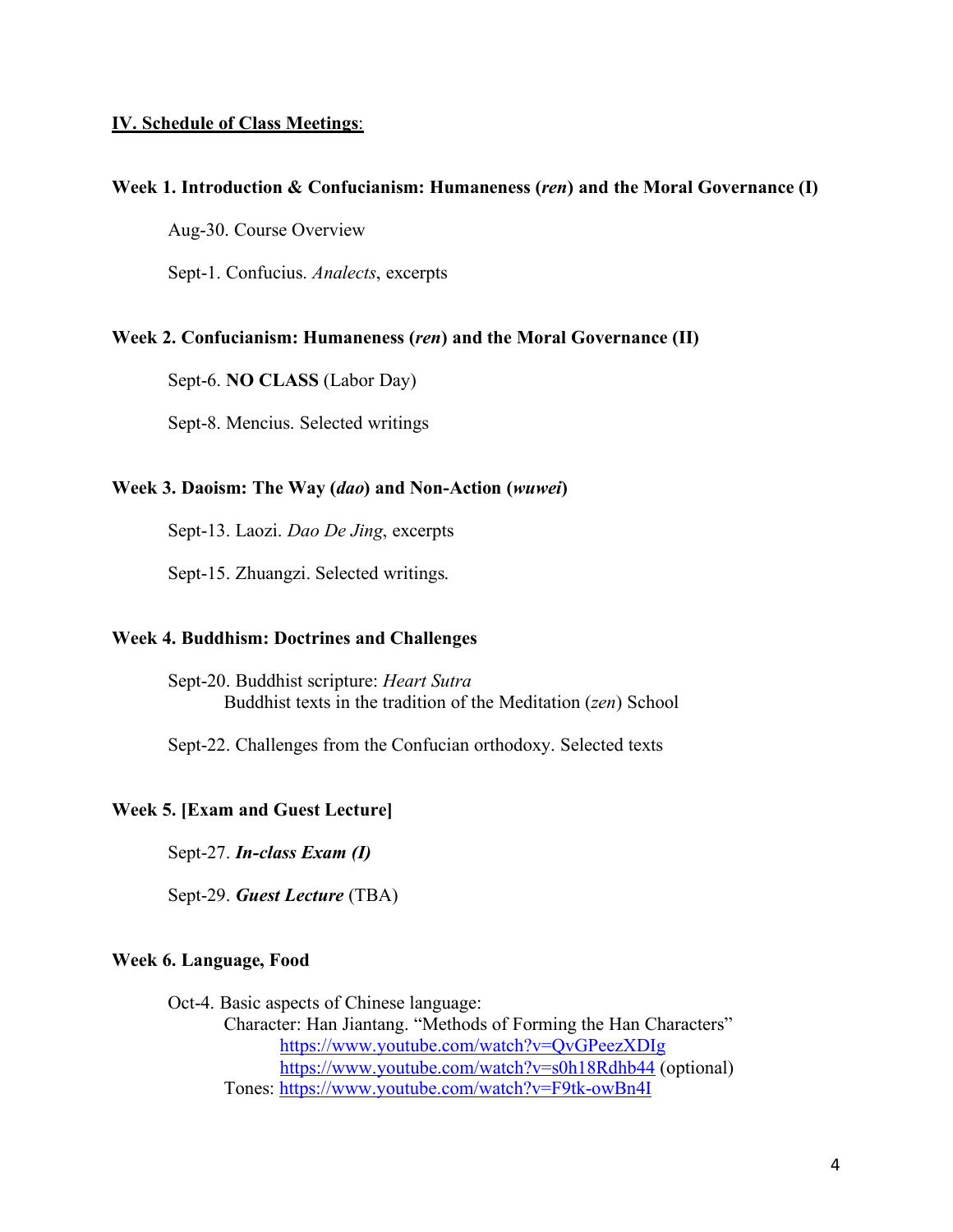Dialects: https://www.youtube.com/watch?v=swvFhxkbj3A Grammar: https://www.youtube.com/watch?v=6UZqN6QExrk

Oct-6. Liu Junru. "A Gastronomic Tour of China" Ten Sichuan dishes: https://www.youtube.com/watch?v=i7EbvR6TNoo Xi'an Famous Foods: https://www.youtube.com/watch?v=zQQQOaTwrI8 11 Types of Dumplings: https://www.youtube.com/watch?v=SO3wsGobCy8

# **Week 7. The Art of War**

Oct-11. **NO CLASS** (Mid-semester break)

Oct-13. Sunzi. *The Art of War*, excerpts.

#### **Week 8. Literati Painting, Traditional Architecture**

Oct-18. François Jullien. "Presence-Absence," *The Great Image Has No Form, or, On the Nonobject through Painting*, P1-14.

Chinese Landscape Paintings at MET: https://www.youtube.com/watch?v=TIt0wBUdY5E

Oct-20. Shan Deqi. "Beijing Quadrangle Courtyards" Chinese Gardens: https://www.youtube.com/watch?v=Otx-yWMX0Fk&frags=pl%2Cwn

#### **Week 9. The Portrait of a Confucian-Daoist Politician**

Oct-25. *Three Kingdoms: A Historical Novel*, excerpts.

Oct-27. *Three Kingdoms: A Historical Novel*, excerpts.

### **Week 10. Fantastic Imaginations**

Nov-1. Pei Xing. *Tales of the Marvelous*, selected tales.

Nov-3. Pu Songling. *Strange Tales From a Chinese Studio*, selected tales.

#### **Week 11. [Exam and Guest Lecture]**

Nov-8. *In-class Exam (II)*

Nov-10. *Guest Lecture* (TBA)